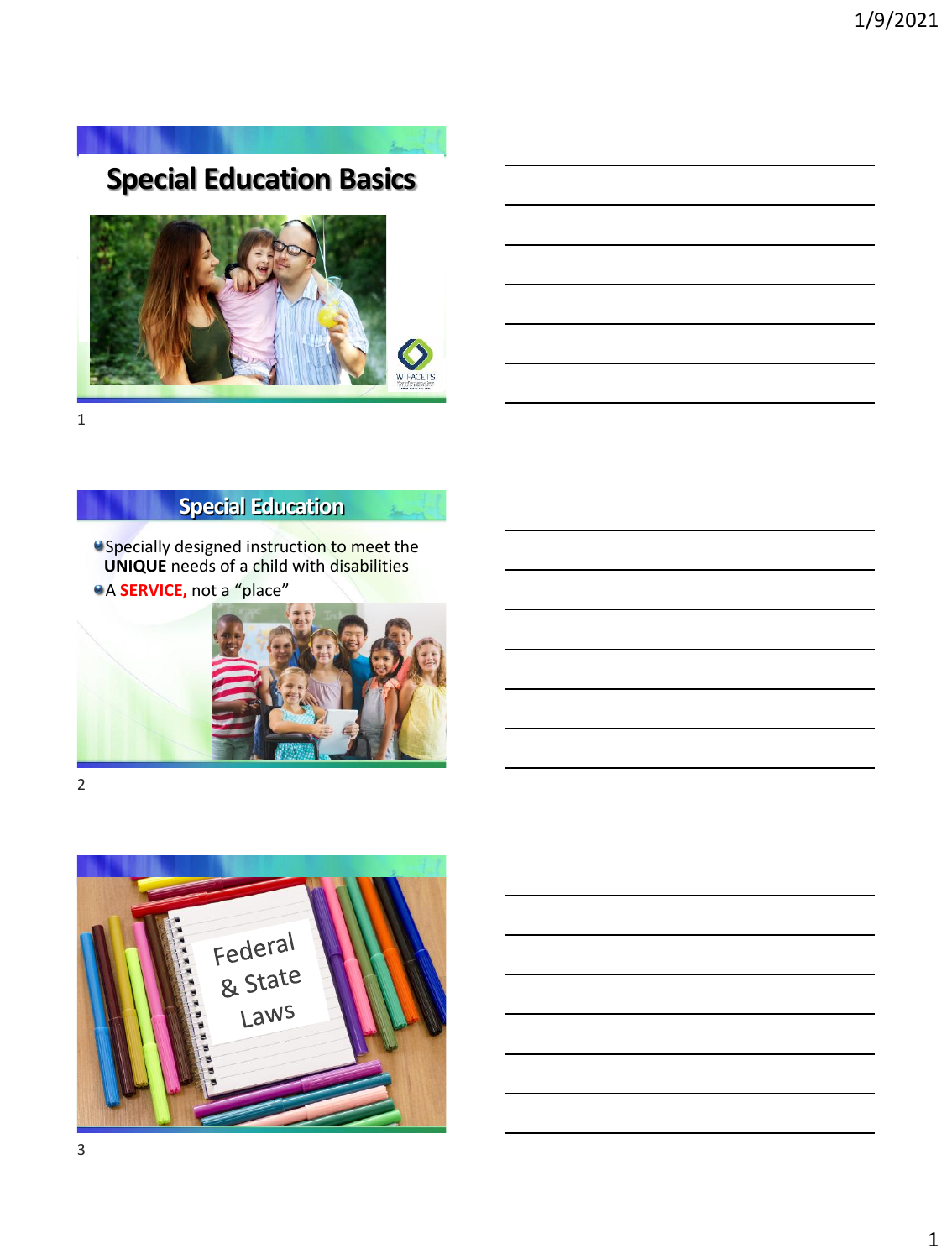## **Federal Law**

## **Individuals with Disabilities Education Act**

- Passed 1975 & Reauthorized 2004
- **"Services"** law

#### 4 Parts:

- A Definitions
- B 3 to 21
- C Birth to 3
- D –Grants



L.

4

## **Federal Law**

## **[Section 504](https://www2.ed.gov/policy/speced/reg/narrative.html) of Rehabilitation Act**

- Passed 1973 & amended 2015
- **O** Prohibits discrimination
- Equal access
- **<sup>o</sup>** "Accommodations" law



5

## **Federal Law**

## **Family Educational Rights & Privacy Act**

#### **[FERPA](https://www2.ed.gov/policy/gen/guid/fpco/ferpa/index.html)**

- Passed 1974
- **"Privacy"** law
- **Access to records**
- Right to inspect/review/amend
- **O** Destruction of records

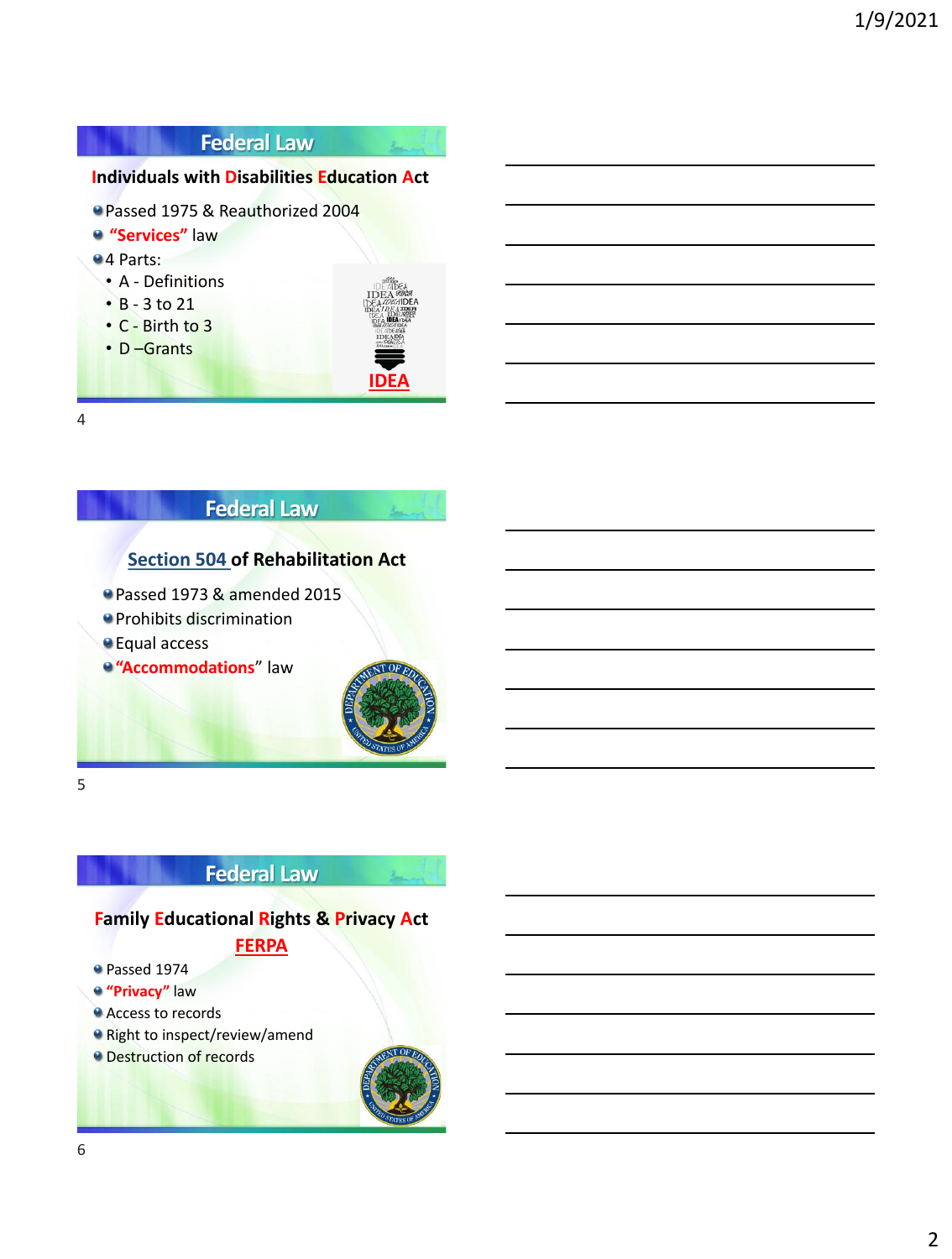

7



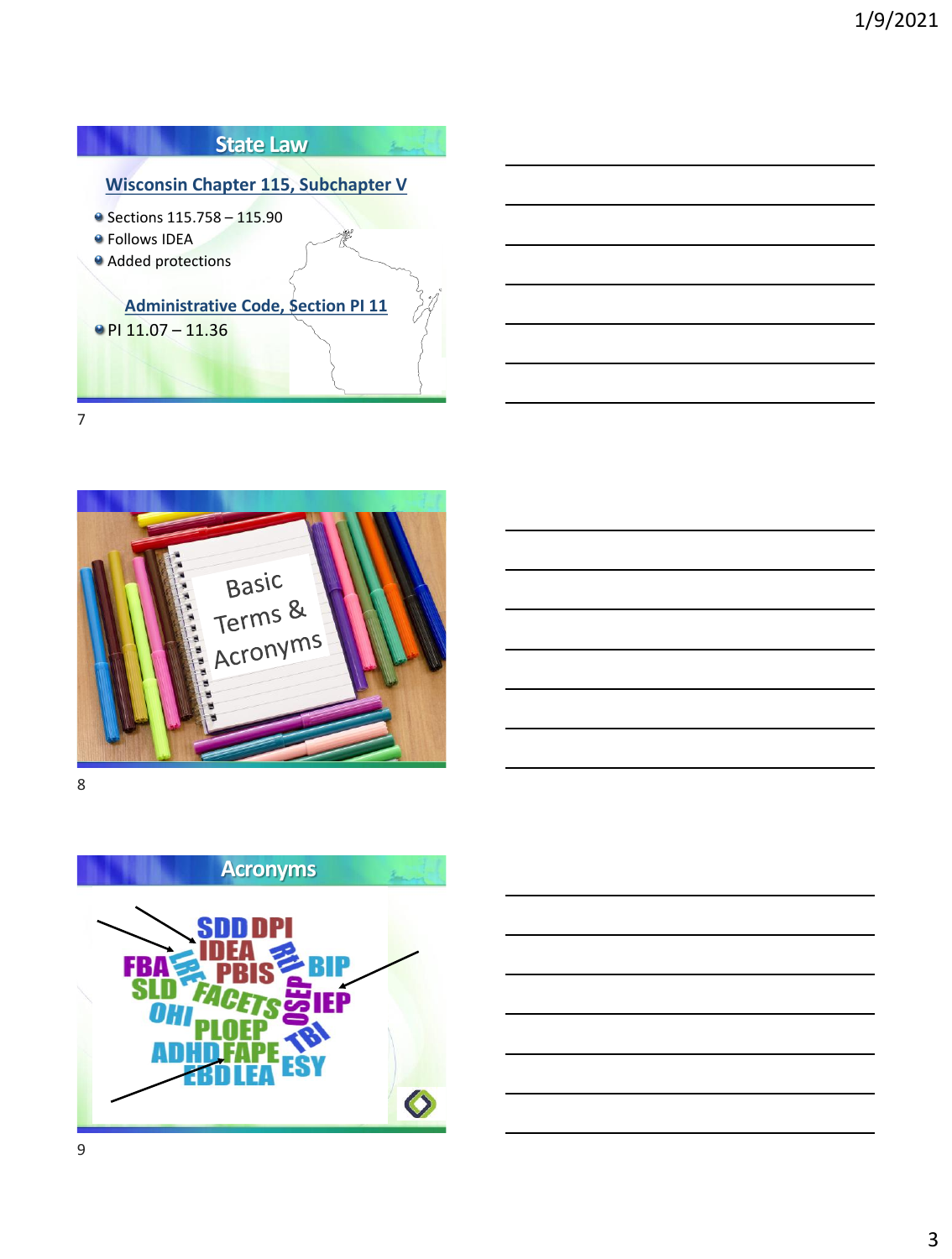#### **FAPE**

المستع

#### **Free Appropriate Public Education**

- *•* **Free** services at NO cost to parents
- **Appropriate** not defined in IDEA
- **Public Education**  services in **public** schools, at **public** expense & supervision



10

## **FAPE**

#### **1982 U.S. Supreme Court case - Rowley**

- Standard *- minimal educational benefit*
- **Chevrolet not a Cadillac**

#### **2017 U.S. Supreme Court Decision - Endrew F.**

- *Standard – more than minimal educational benefit*
- *Appropriately ambitious* in light of the child's circumstances.



11

#### **LRE**

#### **Least Restrictive Environment**

- Educated with nondisabled peers to max. extent possible
- Access general ed. curriculum
- **O** Supports & modifications
- **a** Range of placement options

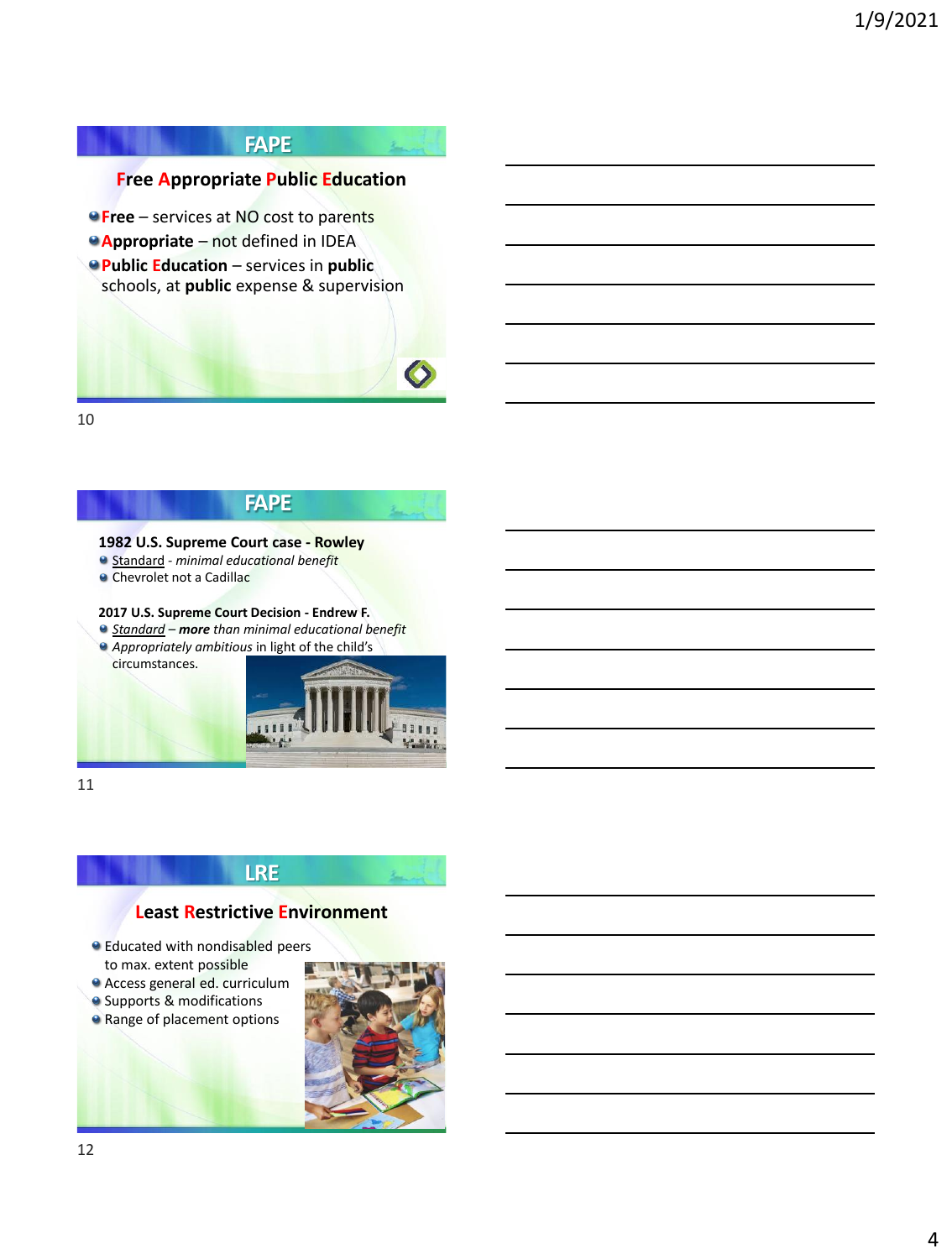



13



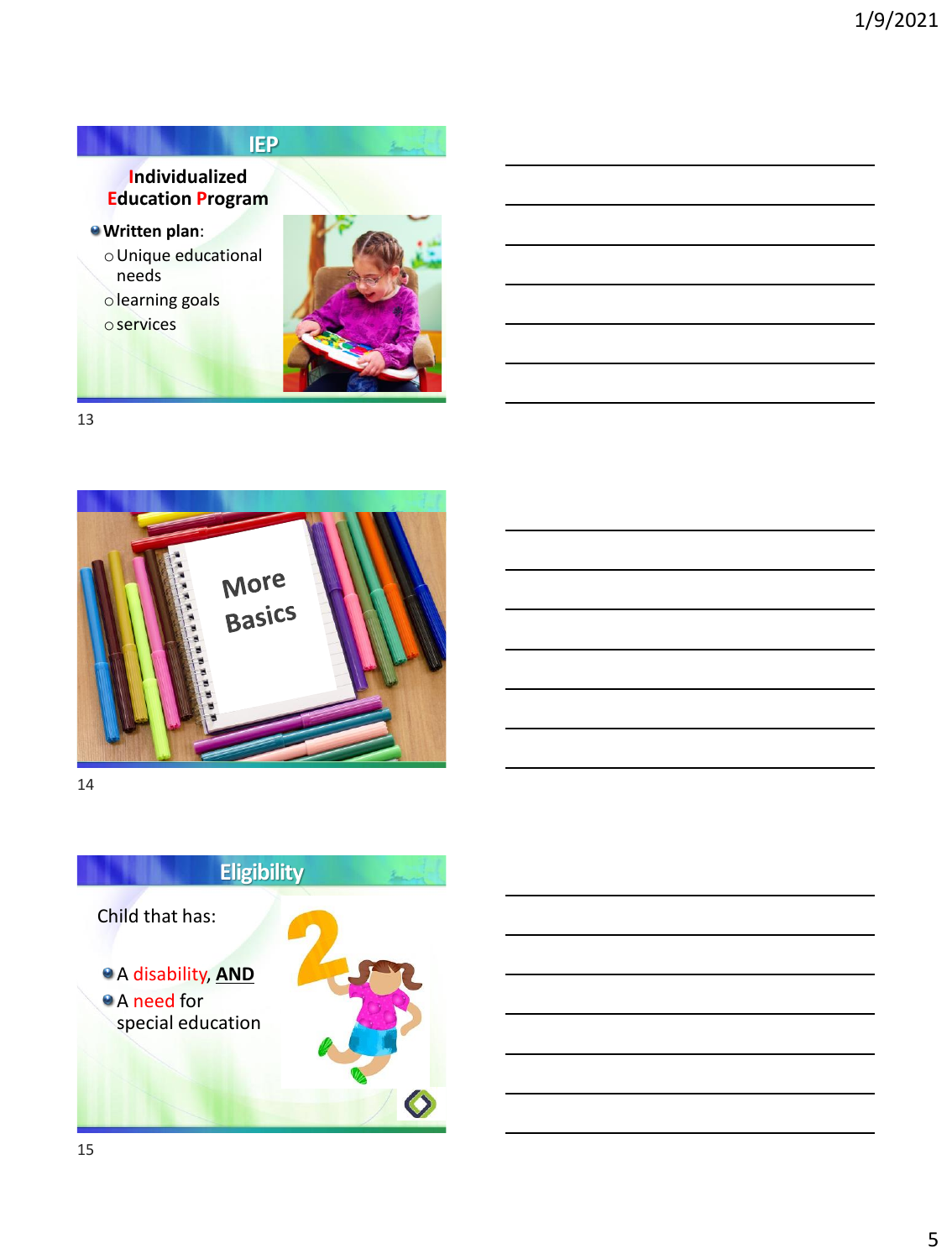# **Disabiilities**

- 1. Autism
- 2. Deaf/Blind<br>3. Emotional
- **Emotional Behavioral Disability**
- 4. Hearing Impairment
- 5. Intellectual Disability
- 6. Orthopedic Impairment 7. Other Health Impairment
- 8. Significant Developmental Delay
- 9. Specific Learning Disability
- 10. Speech & Language Impairment
- 11. Traumatic Brain Injury
- 12. Visual Impairment



 $\lambda_{\rm max}$